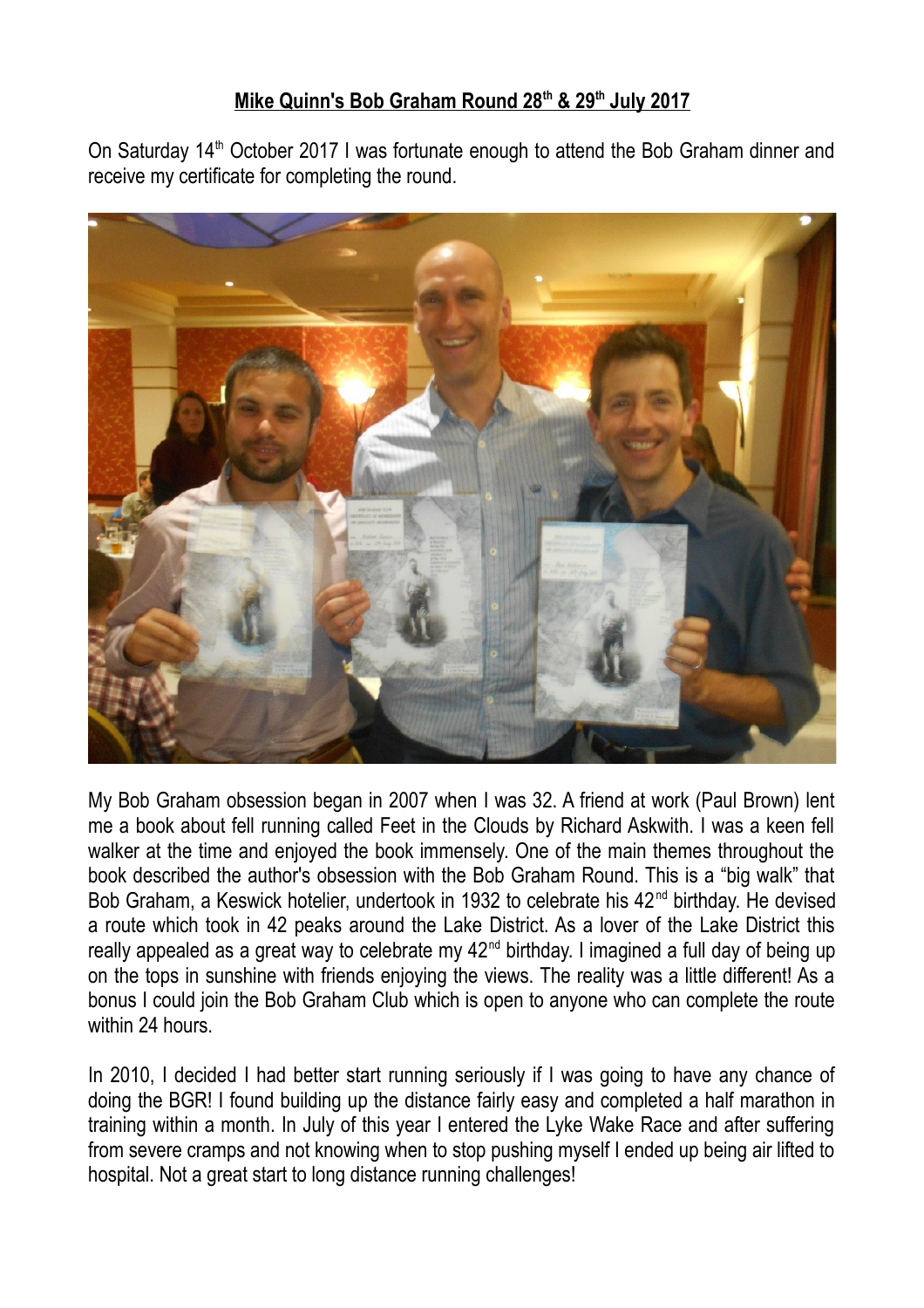In 2011 I joined Esk Valley Fell Club and started racing on the North Yorks Moors. I didn't dare tell anyone about my Lyke Wake experience in case I wasn't allowed to join! I started doing the local fell races which are quite short and tame but very enjoyable. I also started training on the fells and got lots of useful advice from members of the club.

In 2012 I started racing in the Lake District. A list of AL races completed since then is given at the end of the report. Since this time I have completed quite a few long, tough fell races in the Lake District each year with the Bob Graham Round constantly in mind throughout this time.

For 2017 I changed my training routine to include a lot more hills. I followed the recommended 10,000 feet a week for 6 months pretty religiously so that by the time of my round I had ran well over 1,000 miles and had 290,000 feet in the bank after 29 weeks of the year. To get the hills in on the Moors requires lots of hill reps or running huge distances so I was regularly up and down Roseberry Topping or the four peaks from the Wainstones to Carlton Bank. (Strava confirms I have climbed the front face of Roseberry Topping 64 times this year). I was very lucky to get company on many of these sessions, most notably Simon Deakin who seems to enjoy them even more than myself, as well as Martin Perry and Paul Williams. I also had a few big days in the Lakes doing two or three legs of the route at a time and again was lucky to have Paul join me on the two longest runs. As we were planning to do the round together this was very helpful to know that we could run together at the correct pace for a sustained length of time without him getting too frustrated at me slowing him down!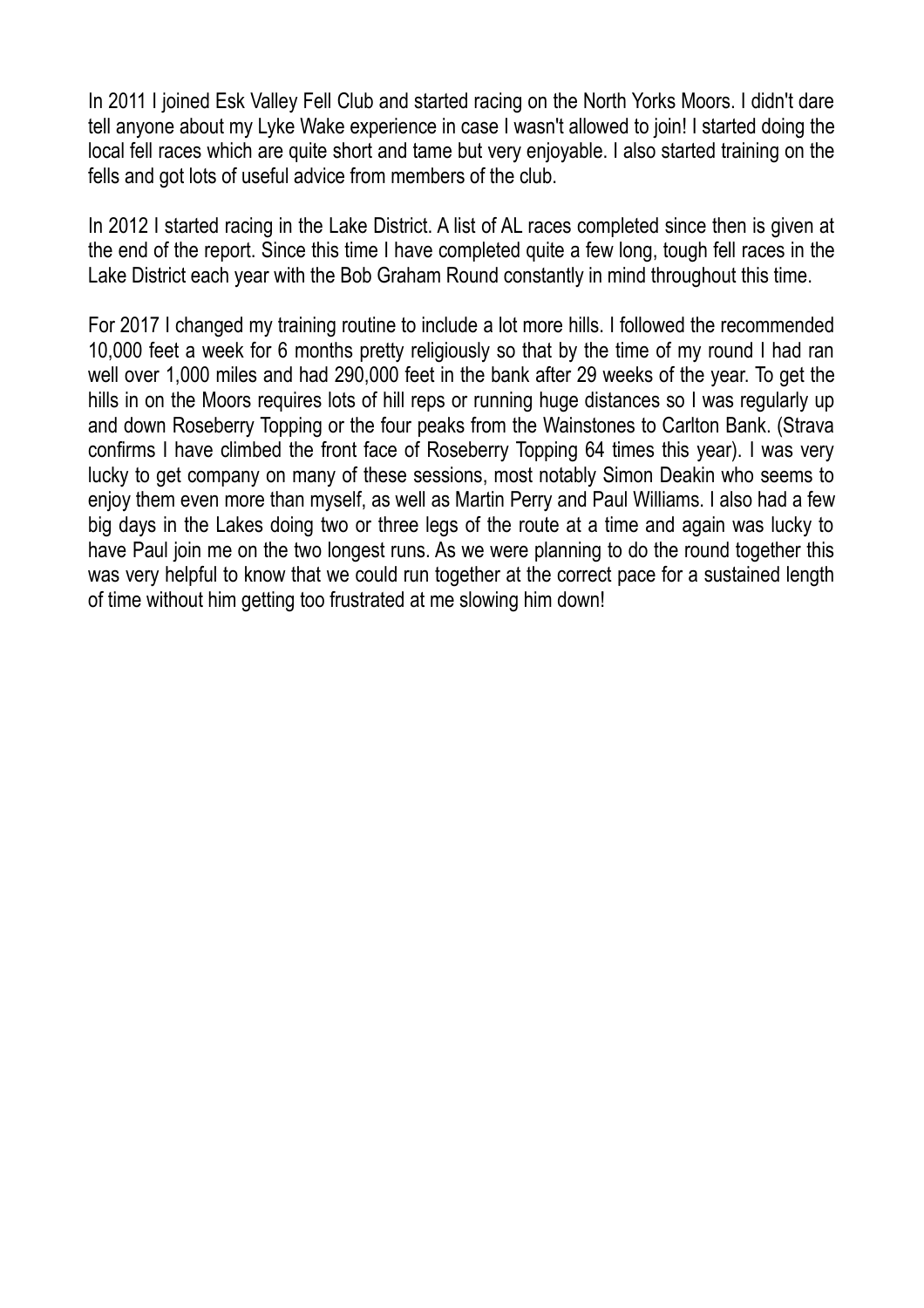# **Leg 1 (21:00 to 00:32)**

## Peaks - Skiddaw, Great Calva & Blencathra

Runners - Mike Quinn, Paul Williams, Dave Gibson & Clive Thornton



I had travelled across to the Lakes on Thursday  $27<sup>th</sup>$  July and stayed with my uncle and aunt in Chapel Stile, who very kindly put us all up despite the early departures and late arrivals. On the Friday, the day we were setting off, I had a long lie in until about 11am then a nap in the afternoon before heading over to Keswick for about 6pm. There were quite a few people who came to see us off. After much deliberation I decided to go for a 9pm start time as this meant getting the dark section out of the way while we were fresh and not having to go into a second night. It was also a good time for supporters to see the start and finish and I was aiming to get to Honister for ice cream before the shop closed.

### **Skiddaw**

After posing for photos I kept checking my watch. It seemed to stay on 20:59 for ages! At 21:00 we set off up towards the leisure centre as the bridge to Fitz Park had still not reopened since the floods in 2016.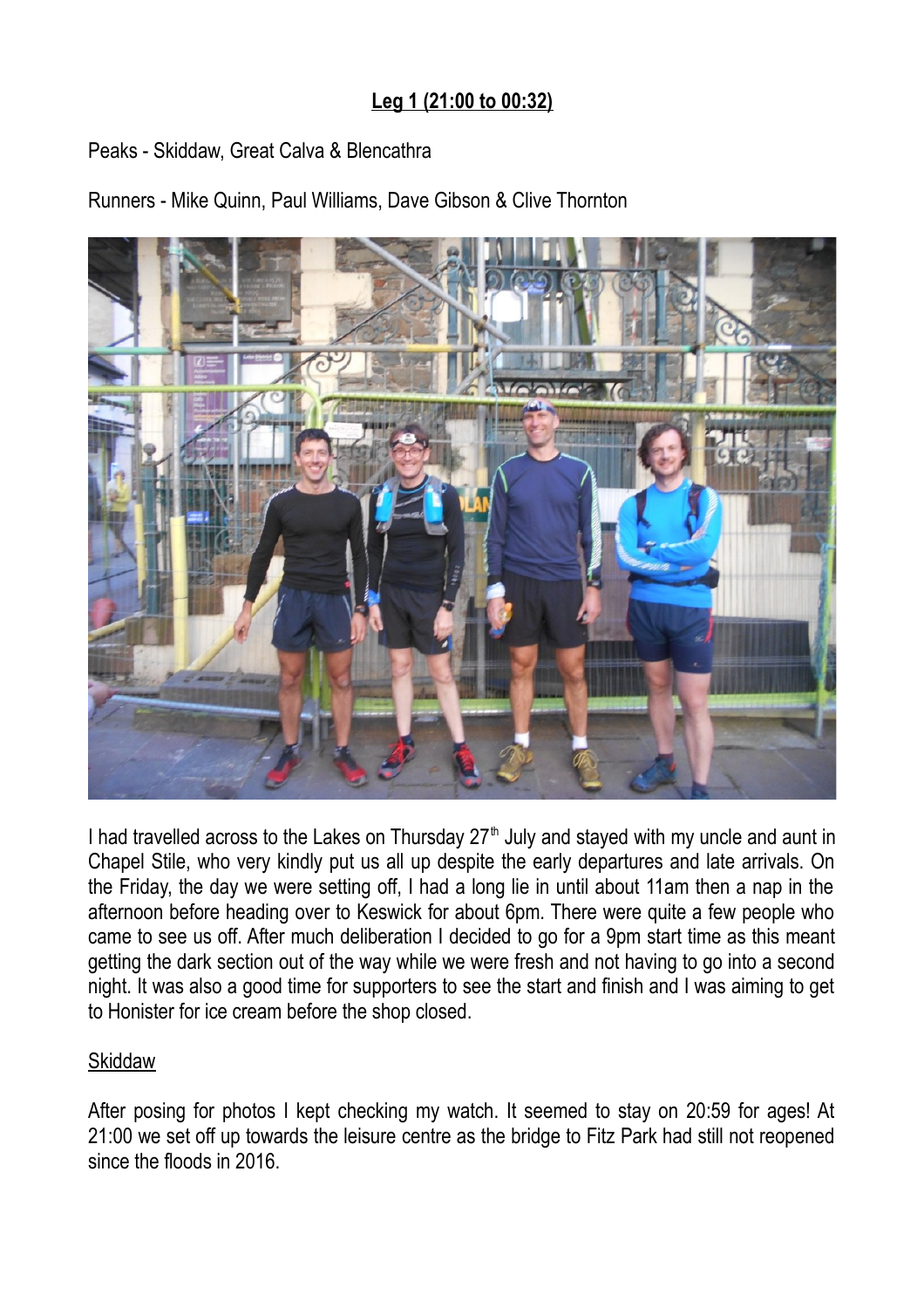I was a bit concerned how quick the pace seemed and that I was the slowest here but I wasn't working too hard. Going up Skiddaw Clive kept sprinting ahead to take photos and updated Facebook while on the move. I think he was more excited than I was! We reached the top of Skiddaw in 77 minutes, 6 minutes ahead of schedule. I was a little bit unhappy that we'd gone too quick but felt like I hadn't pushed too hard and reasoned it was better to be ahead than behind. There were great views across Borrowdale just before the summit but at the top the head torches came out.

## Great Calva

Coming off Skiddaw we found the stile and followed the track towards Hare Crag. I got confused here in the dark and thought we had gone too far left. After an awful minute or two of panic and thinking we'd blown it already we realised we were on the right track after all.

Going up Great Calva I noticed that Dave and Clive had fallen behind a bit. At the fence corner I told Dave to miss the summit and go straight down by the fence. Paul and I went to the summit then took the diagonal line back to the fence. We were still 4 minutes ahead of schedule which was a huge relief.

### **Blencathra**

Clive was still behind coming down Calva and seemed to be falling further back going up Blencathra. Dave was also a little way back too. This wasn't great news to us as they were carrying our food and safety kit! Paul and I discussed our options and decided we should carry on at an easy walk. I had a spare waterproof jacket at Threlkeld but Paul didn't so I mentioned my windproof. Dave worked hard across Mungrisedale Common to catch us up and we decided that he should wait for Clive. Paul took his kit from Dave and we carried on to the summit of Blencathra and down Halls Fell ridge, Paul holding his kit like a handbag. On the way down we speculated what the roadside support would make of only two lights instead of four.

## Threkeld Stop (8 minutes)

At Threlkeld we had a quick stop (8 minutes) and I ate some crisps while Mark sorted kit for Paul and I. Clive still had my kit so Mark put my spare waterproof in his bag. Gordon got a chair out of his car and I was joined by Rich and Matthew Clark who were staying at a nearby camp-site. It was a bit surreal seeing so many people out to see us at after midnight. The three of us set off before Dave and Clive got to the cars.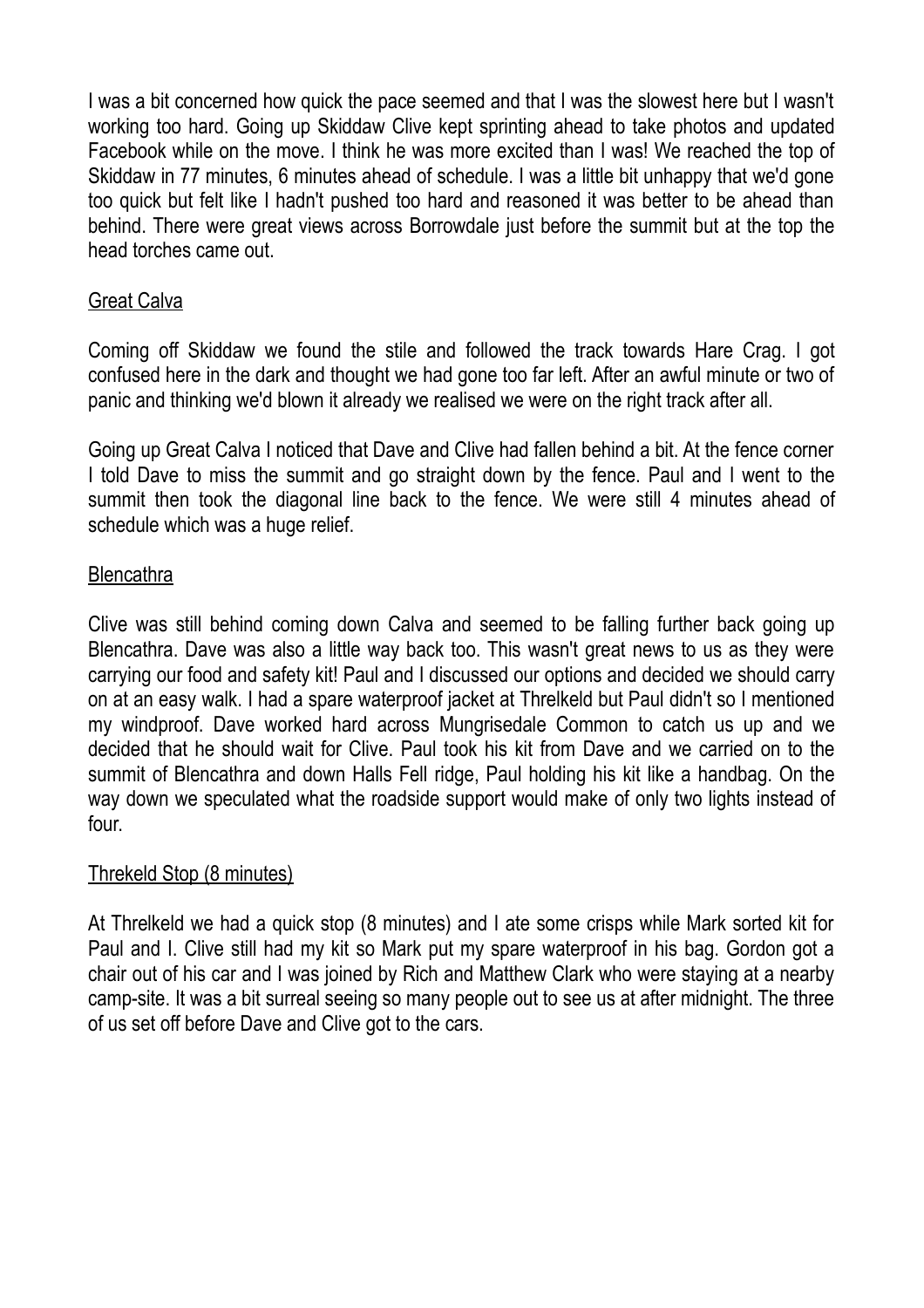## **Leg 2 (00:40 – 05:08)**

Peaks - Clough Head, Great Dodd, Watson's Dodd, Stybarrow Dodd, Raise, Whiteside, Helvellyn Lower Man, Helvellyn, Nethermost Pike, Dollywagon Pike, Fairfield & Seat Sandal

Runners - Mike Quinn, Paul Williams & Mark Bown

A brief summary of this section is that Mark did a brilliant job in challenging conditions not only navigating but also checking that we were both warm enough and well fed and watered.

## Clough Head

We kept a decent pace up Clough Head. I kept looking back over at Blencathra and was surprised to see head torch lights still on the descent long after we had set off. It took Clive and Dave about another hour to get off Blencathra but thankfully they both got down safely. We reached the summit of Clough Head at roughly the same time as when they got back to the cars.

### Great Dodd

No problems up to Great Dodd. I remember near the top walking behind Paul and commenting to Mark that I've spent so much time doing this on the two big recces we did together. He sympathised fully having teamed up with Paul for mountain marathons!

### Watson's Dodd

We took a while to find the track off Great Dodd even though we were very close to it as the clag was so thick. No real problems though and the summit cairn was still found easily enough despite the very poor visibility.

### Stybarrow Dodd

Other than Mark nearly falling in a big puddle while he was checking the map no problems here. Luckily for Mark, Paul and I paused to jump it and he noticed the change of pace just in time. We remembered to go left off the main track to the summit so wasted no time here.

#### Raise

We followed the trace off the summit on a direct line over rough ground. Paul took a tumble here while distracted by something else which was quite amusing. We picked up the main track again just before Sticks Pass and followed it up to Raise. There was a tent pitched off to the left of the path about halfway up here which seemed a strange place to camp especially given that the wind was picking up and the tent would have been much more sheltered from this down the hill a little.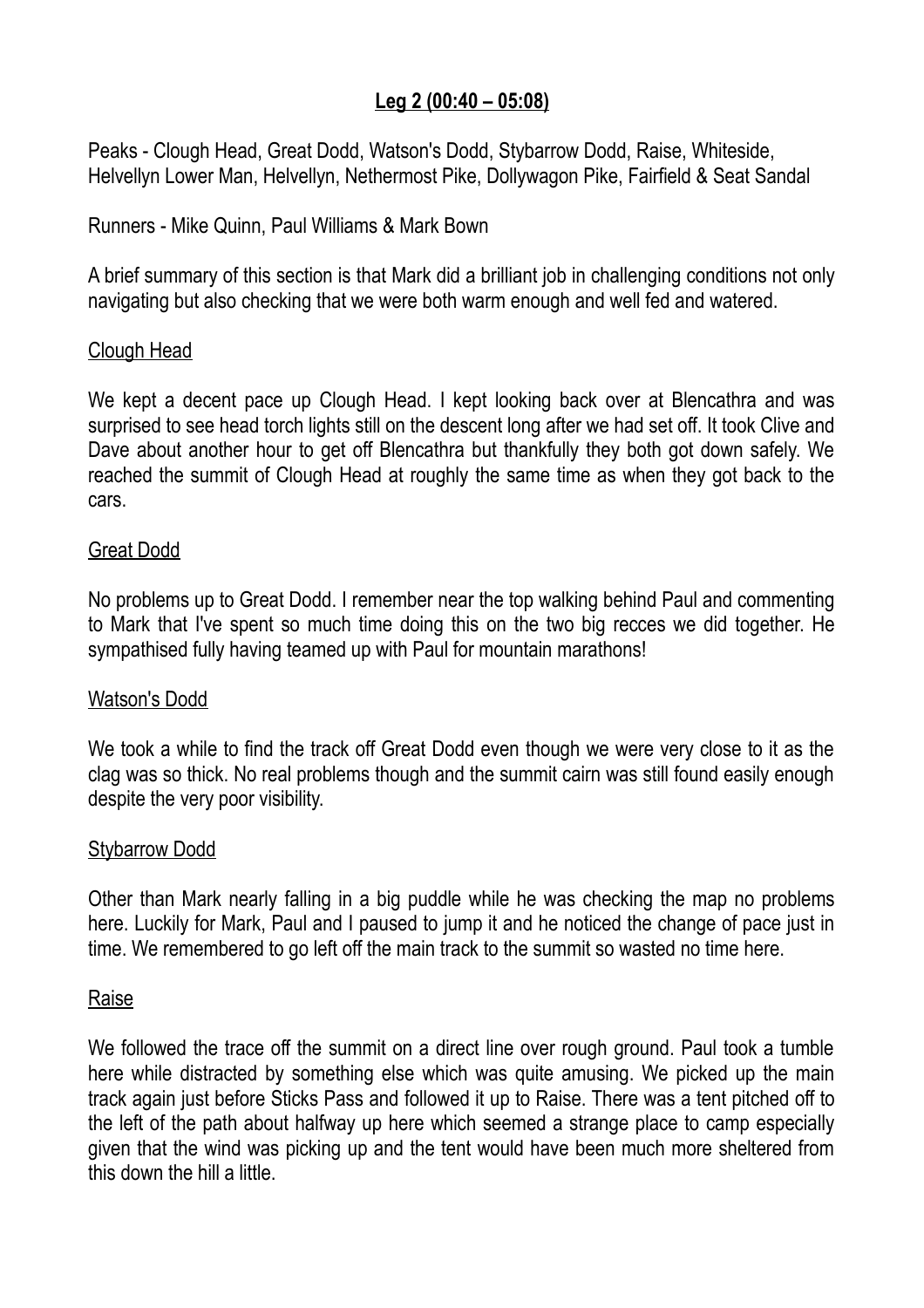## Whiteside

Paul and Mark stopped to get some gear out as Paul was cold. I wanted to keep moving and impatiently kept walking in what I thought was the right direction but ended up taking us all a bit left so we contoured the subsidiary summit instead of going over it losing a bit more time. Mark commented that he struggled to see my head torch even though I was quite close so we were lucky not to get separated and lose even more time. I made a mental note to be more patient!

### Helvellyn Lower Man

No problems following the track. We were surprised by the summit as in the thick clag it didn't seem like a peak at all and the sheer drop behind it was not at all visible.

### Helvellyn

We visited the trig even though I'd said we didn't need to then descended to the left of the cross shelter even though I knew we should be to the right.

## Nethermost Pike

We had to shout Paul back here when he set off on the track to Wythburn! I was confused that we were crossing rough ground to the summit as we should have been on a faint path but the clag must have still been too thick to see it.

### Dollywaggon Pike

No navigational problems on this section. I fell a bit behind here and had to work quite hard to keep up. This didn't help the anxiety of the prospect of 3 big descents and 2 big climbs coming up to finish leg 2.

### Farifield

I slipped on the descent off Dollywaggon and managed to slide on my backside for a fair distance. While sliding, I had to shout to Paul to move as I would have wiped him out! It was nice dropping out of the clag here and when we contoured around Grisedale Tarn the sky was just starting to get lighter. Mark left his bag at the col while we climbed up Fairfield. Mark took a break halfway up while Paul and I self-certified each other at the cairn. It was a big boost to see the skies in the east starting to really light up as it was nearly dawn. I got a bit confused backtracking across the pathless summit but we found the track easily enough.

### Seat Sandal

Paul descended pretty quickly back down off the summit of Fairfield. At one point he turned around and seemed surprised to see me a little way behind. "Are you ok?" he asked genuinely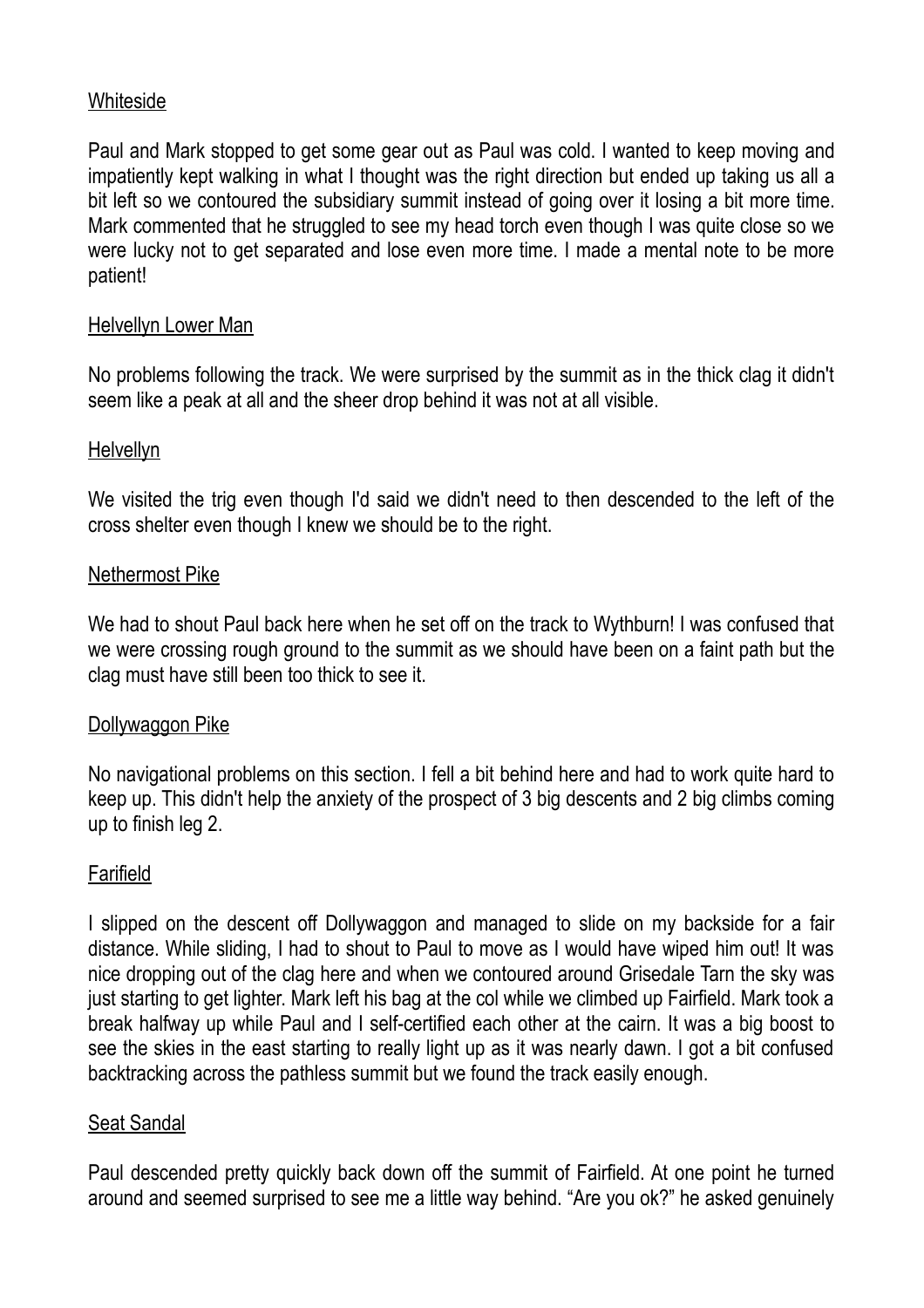concerned. "I'm fine, just not as fast as you!" I replied. This was quite a nice descent with gentle zigzags making it easy on the quads. The climb up Seat Sandal went ok but I started getting twinges of cramp on the descent. I turned off my head torch here as it was light enough to see without it. I asked Mark if he could see a red van at Dunmail as I wasn't sure if Jack would be there. It gave me a lift to hear that it was.

## Dunmail stop (10 minutes)

At Dunmail Jack led me across the road and it was good to see so many friendly enthusiastic faces. Gordon was on roadside support again and Jack Simpson, Martin Perry, Ian Smallwood (Martin's friend), Joe Johnson and Patrick (Paul's friend) were all up and ready to go. The weather must have been bad as Joe had a waterproof on and was actually carrying some kit! Joe seemed keen to help and asked me if there was anything he could carry for me but his bum bag already seemed pretty full. I was surprised to find that my gear wasn't here but Gordon hadn't waited for Clive to come down off Blencathra. I still had my waterproof and this had been all I needed on leg 2 so wasn't concerned. Ian kept telling me to eat but would then ask me a question. When I tried to answer him he kept telling me off and to keep eating! I changed my thermal and we set off.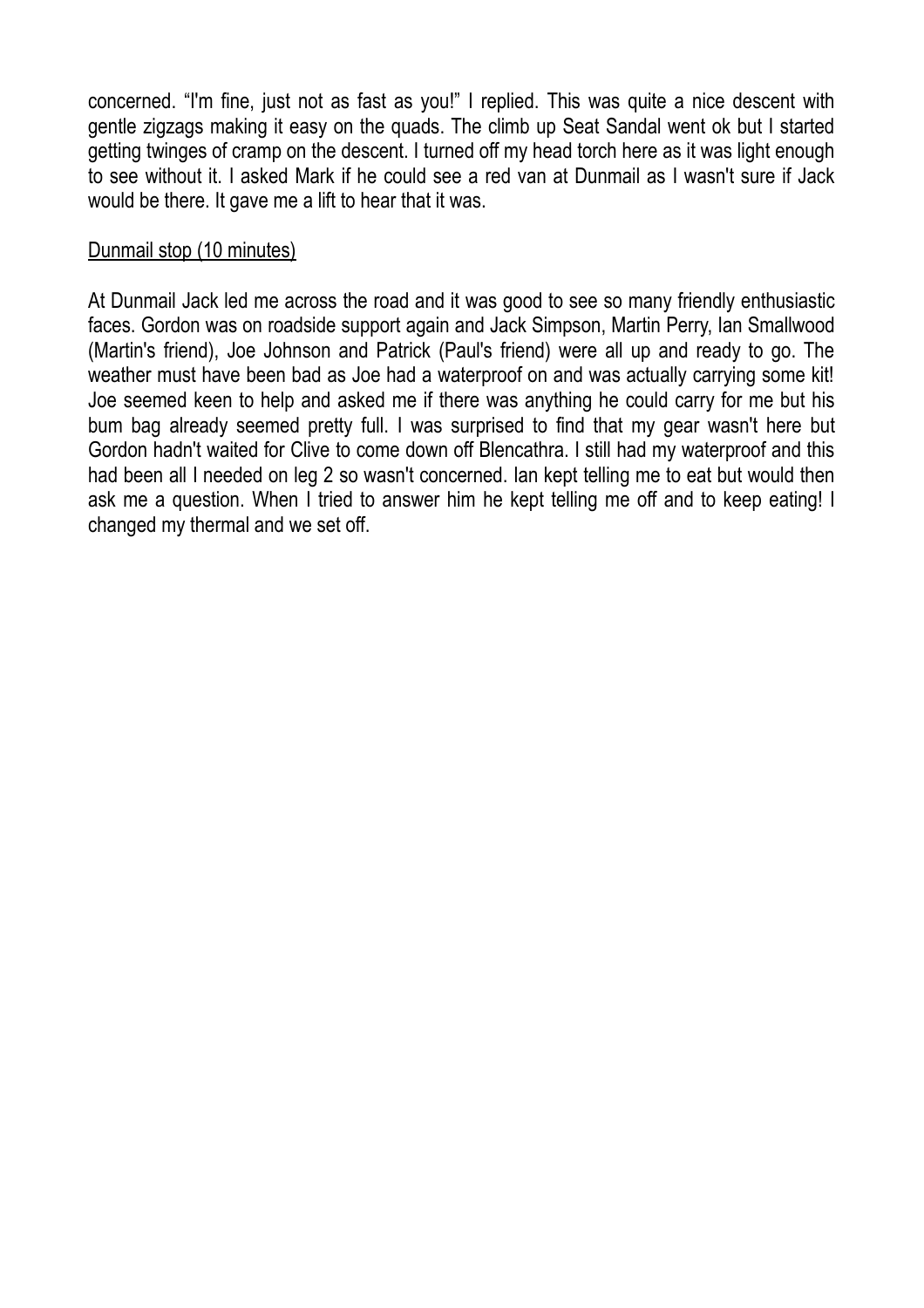## **Leg 3 (05:18 – 11:48)**

Peaks – Steel Fell, Calf Crag, Sergeant Man, High Raise, Thunacor Knott, Harrison Stickle, Pike o' Stickle, Rossett Pike, Bow Fell, Esk Pike, Great End, Ill Crag, Broad Crag, Scafell Pike, Scafell

Runners - Mike Quinn, Martin Perry, Jack Simpson & Ian Smallwood

## Steel Fell

The first seeds of doubt were sown in my mind on the climb up Steel Fell. My legs still felt strong but my quads were getting twinges of cramp with each step up. I was very concerned as it was still so early on. As I got over the brow of the hill I could see Paul quite a way ahead and when I got to the summit I was a little surprised to find he had kept going. Martin, Jack and Ian had waited for me and Patrick and Joe had gone on with Paul. I lost 3 minutes on this climb but was still over 20 minutes ahead of schedule. For a split second I was annoyed that Paul had gone on by himself but then caught myself. We had set up arrangements so that this would be possible and he was clearly moving a lot quicker than I was. I had also encouraged him to do this prior to the start and I quickly realised that this worked well for both of us.

## Calf Crag

The twinges of cramp continued on this section and I couldn't jog as fast as I was expecting. Martin gave me some cashew nuts which I got down well. The cramps eased a little but were replaced by feeling sick. This cycle of cramps followed by feeling sick continued for most of the leg.

### Sergeant Man

Coming round the last bend before the summit I was surprised to see Paul and his team coming off the top. I thought he was much further ahead as I hadn't seen any sign of them previously since we'd split. This gave me a big boost as well as the fact that I was still over 10 minutes ahead of schedule despite feeling so rough.

### High Raise

This short trudge was easy enough but it was getting cold and starting to rain.

### Thunacor Knott

I managed to get running again off High Raise summit which was reassuring. I shouted to the pacers to miss out the first (lower) summit but they ignored me so we ended up going to both.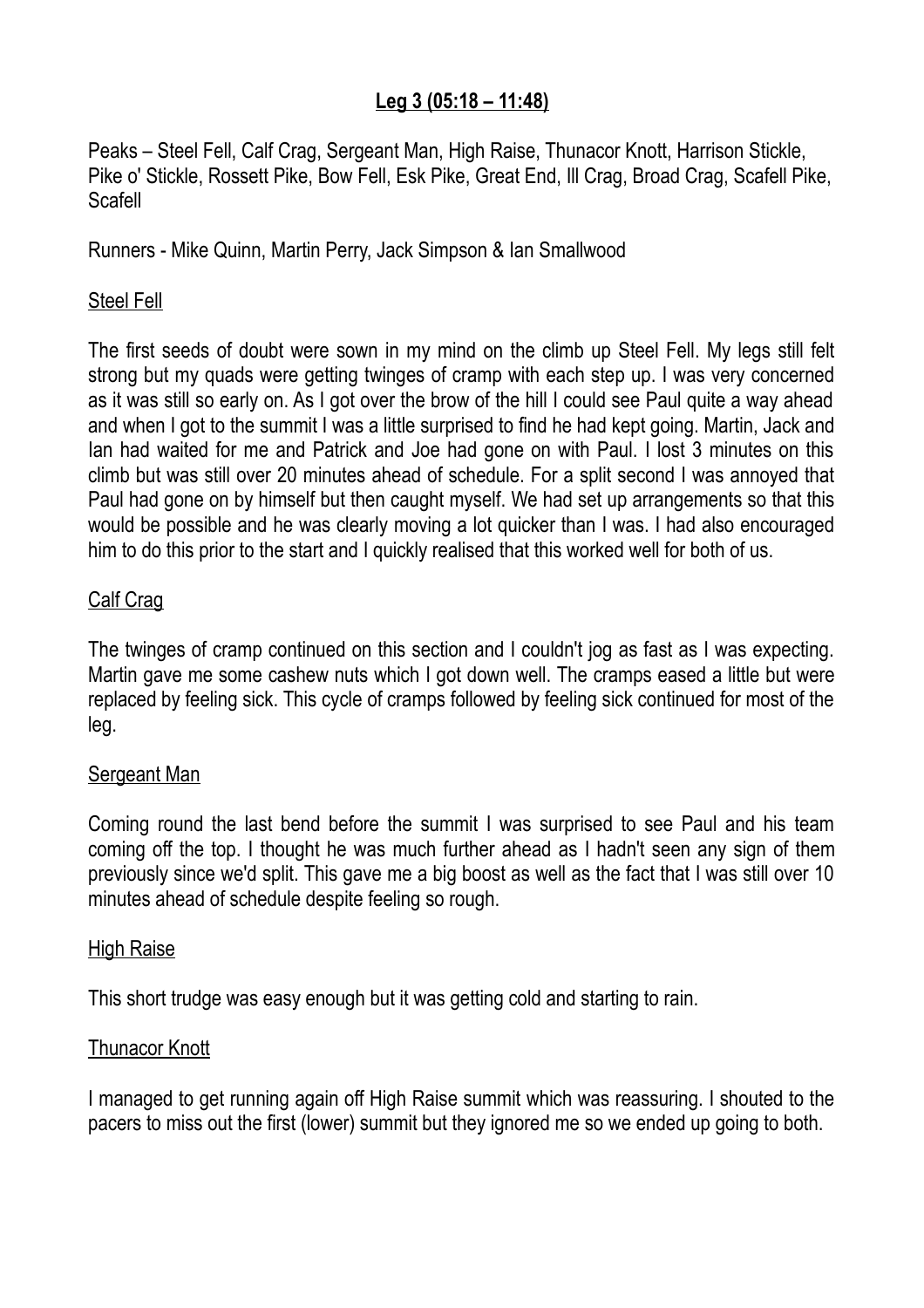## Harrison Stickle

It was raining quite heavily at this point. Jack ran ahead, pulled my jacket out of his pack and held it for me so I could get it on without breaking stride. This level of support was unexpected and made me remember Martin telling me that the pacers would get me through the leg. I also remember thinking at this point that there was no way I could do a solo unsupported round. I was struggling enough with an outstanding support team. Jack (2012) and Martin (2016) have both completed the round while Ian has completed it three times!

## Pike o' Stickle

Jack took me up the easiest way to the top and I checked with him we were coming down the same way as I'm not keen on wet rock. He smiled at my concern and confirmed that we were.

## Rossett Pike

After the traverse path Jack led us on the trod which goes behind the summit. I had wanted to go over the ridge and Martin commented that he expected us to do this too but given the wind and rain we were more sheltered here. The route worked well and we were still over 10 minutes ahead of schedule.

## Bow Fell

I felt like I really struggled up here. Jack and Martin went in front and Ian stayed behind me encouraging me and trying to keep me moving. Ian kept commenting that Jack and Martin hadn't found a very good line which didn't help! He tried everything to distract me. It was when he asked about my family that it finally worked. I quite happily told him about Sophie and Lucy's running and swimming capabilities. Suddenly we had reached the top of the steep part. It was quite windy and raining hard here. Someone asked if I had waterproof trousers which I explained were still in my kit bag last seen on Blencathra. Ian stopped to get his own out while Jack and I went to the summit. At the top I noted that I was now halfway through the round and still ahead of schedule by about 10 minutes which meant I now had 1 hour spare in 12 hours. This was a big boost mentally but I also started to feel a bit overwhelmed as I had been going for so long yet was only half way.

### Esk Pike

By the time we met up with Ian and Martin again the rain had eased slightly so I didn't bother with the trousers. Near the top of Esk Pike, Kevin Barron appeared out of the clag with Joe Johnson. This was a huge boost. Kevin had set off from Langdale and bivvied out at Sergeant Man before joining up with Paul and supplying him with a much needed map. The only downside to the new faces was that we seemed to get a rubbish line down to Esk Hause presumably due to too much chatting and not enough navigating! I couldn't understand why we weren't following what I recall to be a really clear path.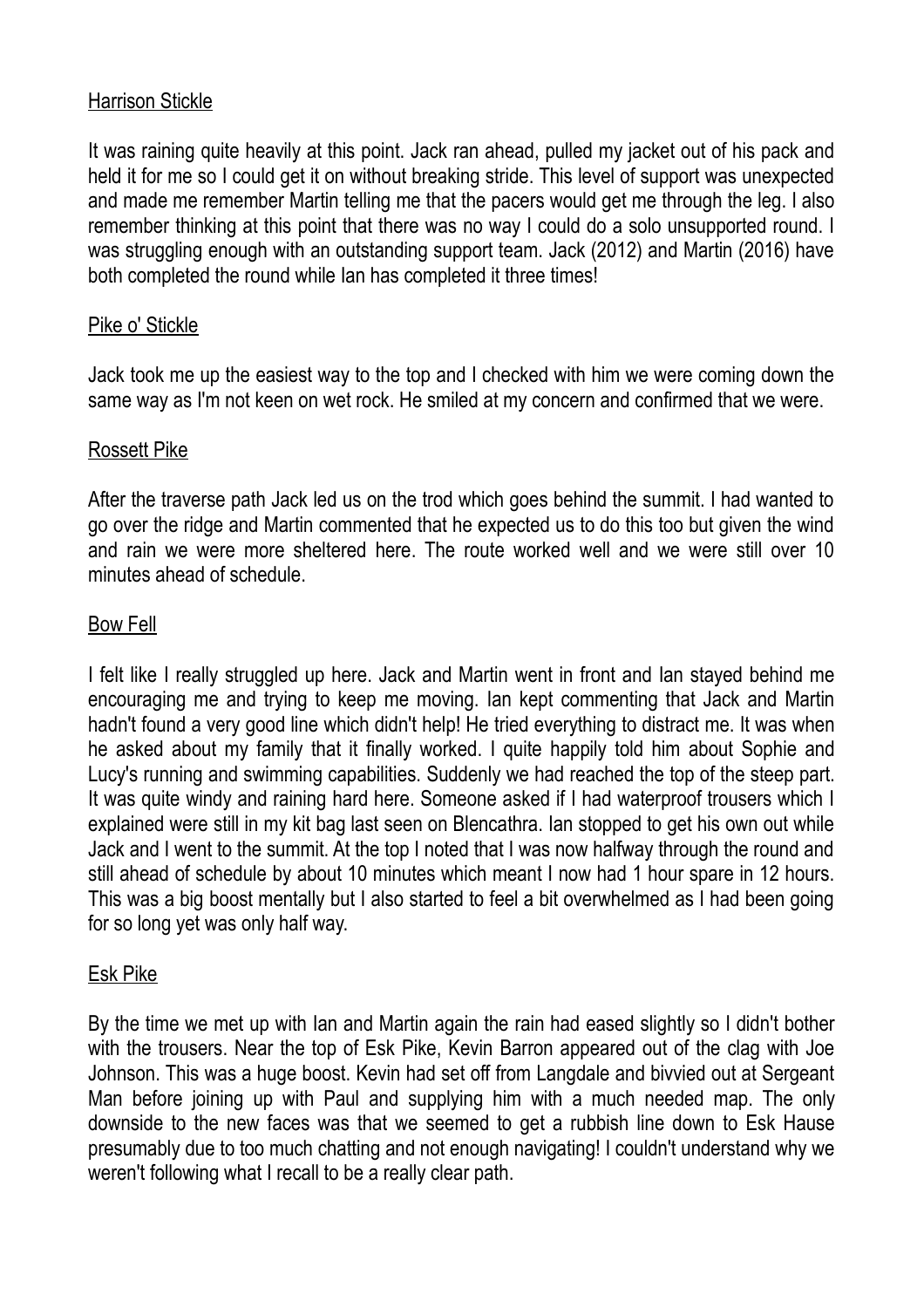## Great End

Kevin and Joe left us at Esk Hause to go back to Langdale together. I was relieved that Joe was not wandering around in the clag by himself as I do worry about his navigation! The climb up to Great End was ok and I was pleased that we were still a few minutes ahead of schedule.

### Ill Crag

Jack took us on the runners trod to the right of the main path up here at my request. I'm not sure we got it quite right as it was rougher than I remember. Ian didn't seem very impressed!

### **Broad Crag**

Ian led us on a grassy trod to the summit. I was amazed by this as I thought Broad Crag was just rocks and had to check this was Broad Crag. Not surprisingly it was correct.

### Scafell Pike

At the summit I was bang on 23 hour schedule (10:29am). Well over half way round and on schedule. At the time I remember Richard Askwith's recalling how he got to Wasdale 2 hours behind which was a relief as no-one could realistically expect him to continue. I must have been tired as my initial thought process was to be disappointed that everyone would expect me to continue! I soon corrected this realising that I had done a good job so far.

### **Scafell**

I couldn't get going at the bottom of Lord's Rake. My feet kept slipping down. At the top of the West Wall Traverse I got disoriented and was going to head off in the wrong direction. Luckily Jack, Martin and Ian knew better! I still wasn't convinced until I recognised the cairn just before the short climb to the summit. The long descent hurt my quads and I was cramping up again. The scree section was a relief and enjoyable. Jack enjoyed it more than me though. He flew down! I slid down the grassy slope on my backside while Martin ran ahead to alert the road support crew.

#### Wasdale Head Stop (10 minutes)

I got to Wasdale 14 minutes down on schedule feeling really rough and tired but knowing I had over 9 hours to complete the round so had given myself every chance to do it. After slumping in my chair Nick appeared and thrust a couple of round tablets in my hand. I hate taking pills so asked "What are these?". Nick told me salt tablets so I reluctantly got them down. He later admitted they were Ibuprofen! Elaine told me afterwards that I was almost slurring my words here and she had tipped Nick off about my reluctance to take pills. Nick then thrust another couple of long, narrow tablets in my hand. "What are these?" I asked again. "Salt tablets" he again told me! I was very confused now but got them down anyway figuring he must have been told how bad my cramp was. Nick and Rich took my shoes off to empty the stones out of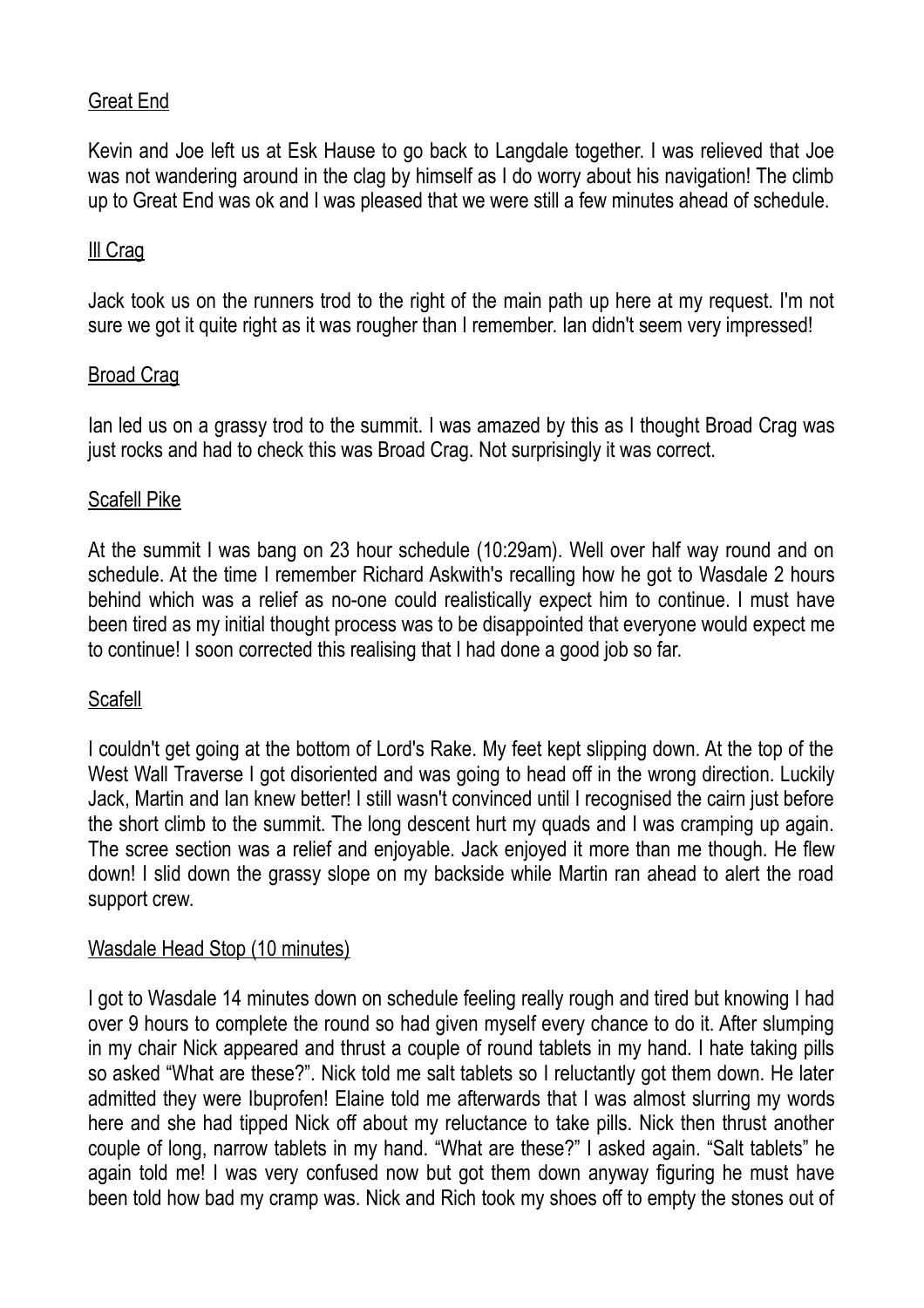them from the scree. I probably should have changed my socks here but had it in my head I wasn't going to and didn't want to change my plan. I retied them myself while trying to eat a Pot noodle and sandwich. Neither was going down very well. I set off after 10 minutes so only 4 minutes down on schedule. This gave me a little boost.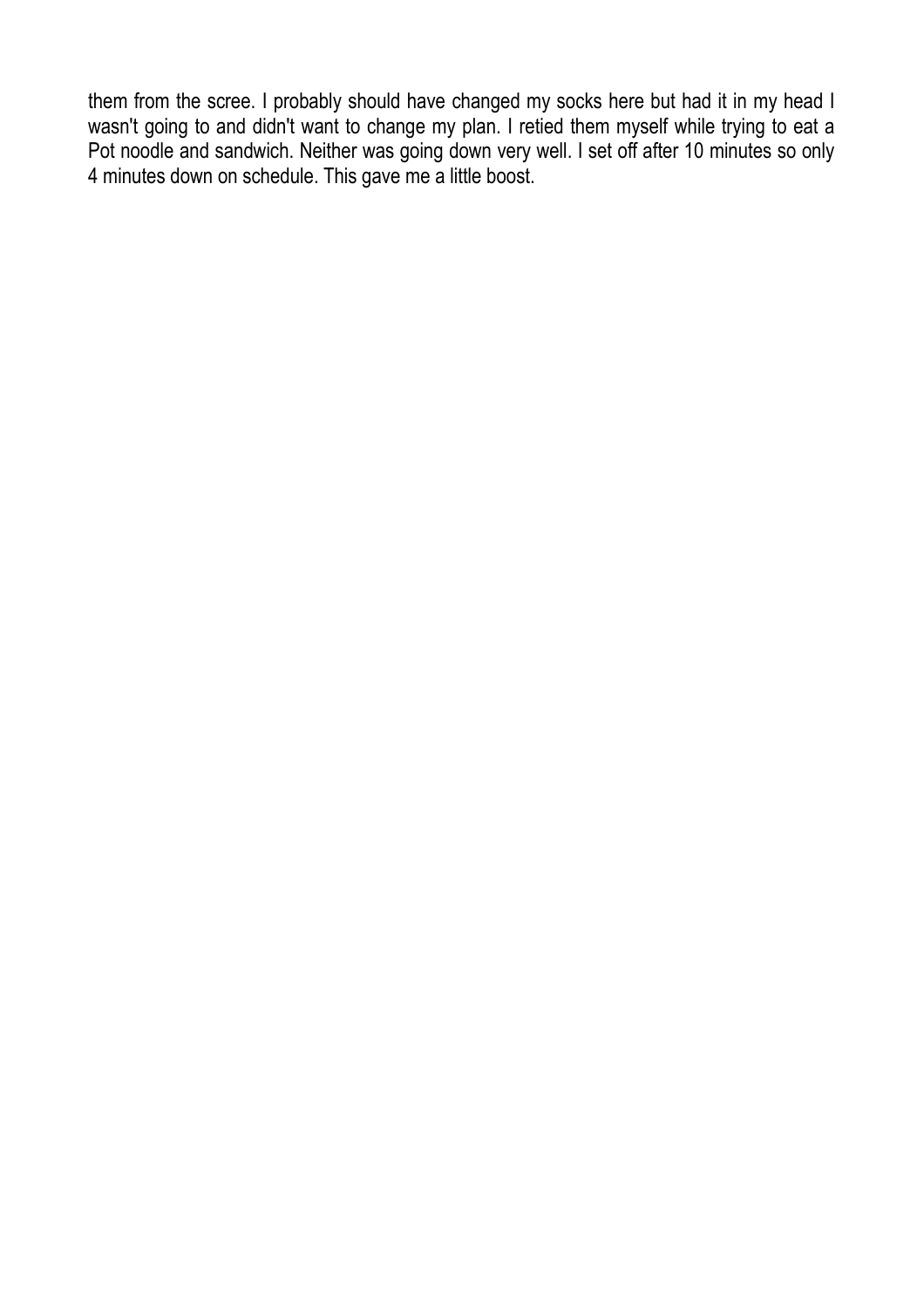## **Leg 4 (11:58 – 17:05)**

Peaks – Yewbarrow, Red Pike, Steeple, Pillar, Kirk Fell, Great Gable, Green Gable, Brandreth, Grey Knotts

Runners - Mike Quinn, Martin Perry, Nick Ray, Danny Braun, Tim Parker, Matthew Driscoll, Steve ?? (Danny's friend) and Holly the dog

## **Yewbarrow**

I set off with no fewer than six supporters on this section. I had wanted more support here as I was expecting to be tired and need encouragement but hadn't quite expected so many people. Both Martin and Danny had brought friends and Martin had got Tim to look after his dog! I wasn't dreading this climb too much after all the Roseberry Topping hill reps I'd done this year. I was amazed to find that the cramp from my legs had completely disappeared and I was able to climb properly. It still seemed to go on forever and I kept checking my watch very conscious of the scheduled time at the top. I was heartened to find I was still 4 minutes behind so had climbed at exactly the right place. This was a huge boost and I started to think I might be able to complete the round after all.

## Red Pike

Nick took us on the contour path to Dore Head which was fine. The climb up Red Pike was steeper than I remember but there was a bit of conversation and I remember noticing Danny walking directly behind me a couple of times. I think he tracked me most of the way on this leg (photos confirm this impression). This was very handy as any time I took off my top I thrust it behind me and he grabbed it off me then jogged in front with it if I wanted it back on. I was convinced Nick took us to the wrong summit here so went to what I thought was the correct one too.

### **Steeple**

Nick got a good line across Scoat Fell and dumped his bag for the out and back here. I noted how fast he went across the ridge. I thought I was moving quite well but clearly I was a lot slower than I realised. At the summit he stated "Peak number 33, 9 to go". It took me a while to confirm in my mind that this was correct.

### Pillar

I was a bit slow across the rocks off Scoat Fell but descended and climbed reasonably well. I tried to follow Nick's lines as far as possible because he is so familiar with these fells. He invariably picked a smooth grassy line through all the rocks and boulders.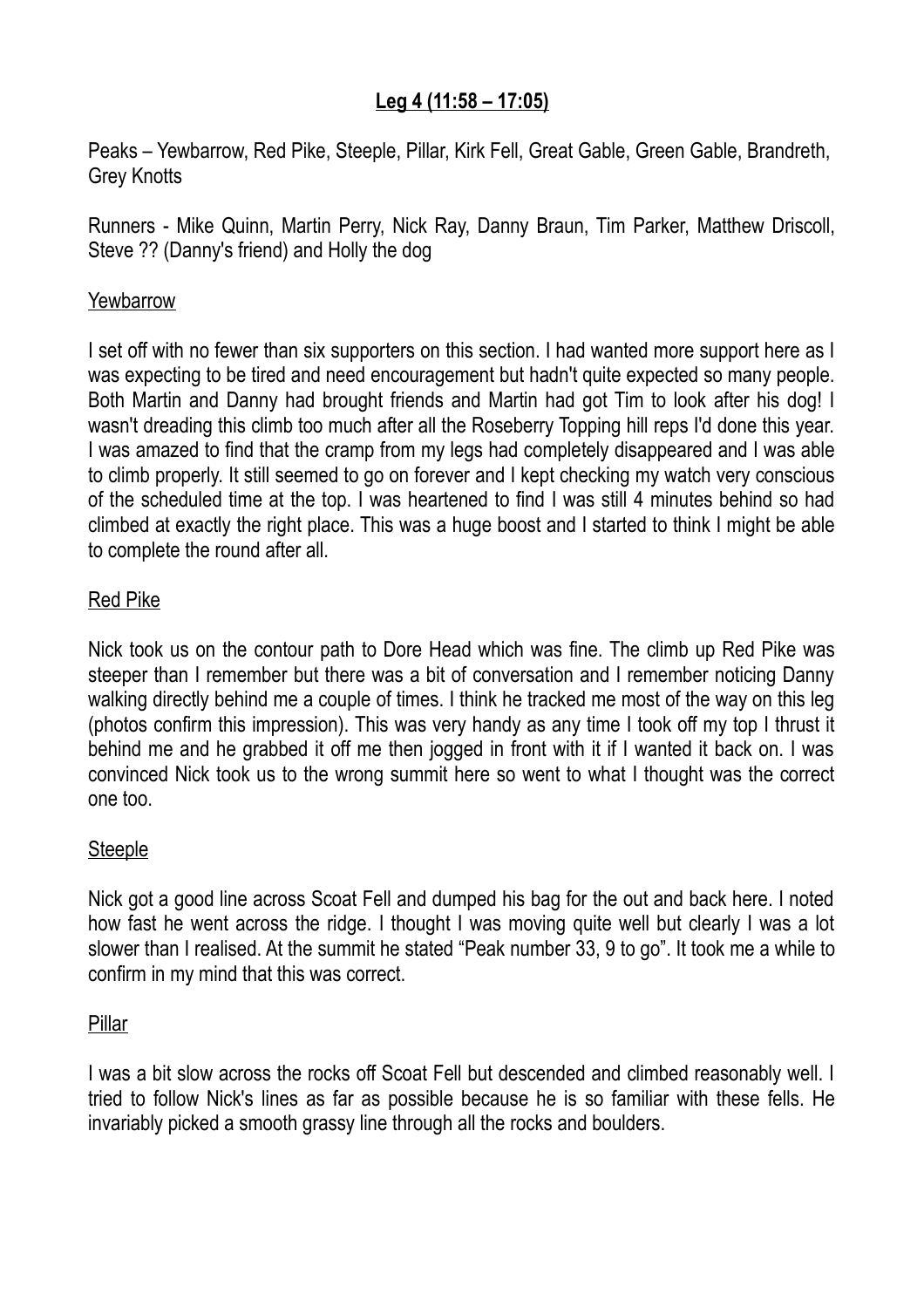## Kirk Fell

Peter Kemp appeared just before Black Sail Pass and this gave me another boost. Just a couple of sentences about how we both were does wonders for morale. I had a scare going up Red Gully when I slipped backwards off a rock I was climbing. Nick was right there to stop me falling and try and push me back up but I noted the alarm on everyone's faces. It would have been amusing had it not been so serious. After this I was fine and again at the summit noted that I was keeping pretty much to scheduled pace on this leg.

## Great Gable

At Beck Head I eventually took a bite out of the banana Danny was carrying. I couldn't get any more down so gave him it back in a soggy state. He didn't complain at all! Nick took us on what seemed a very unusual route up here. As I recall it seemed to go diagonally from left to right and kept the climb at a gentler gradient. It was also grassy near the top. At the summit I noted that I was only 11 minutes behind 23 hour schedule which meant I had nearly 5 hours for 4 hours running. I felt very happy here. A runner in yellow reached the summit at almost exactly the same time we did. This turned out to be Steven Pugh, a fellow member of Esk Valley Fell Club. Going up Skiddaw Clive had told me he might be coming to support. He didn't seem surprised at all that he met us here but the chances of us both arriving at the same time must have been very slim.

### Green Gable

The descent off Great Gable was easy enough and I was entertained by Nick and Peter discussing the lines for Borrowdale next week. I checked that Martin was paying attention as he is doing the race too. The climb up to Green Gable was as short as I remember which was good. Another peak ticked off.

### **Brandreth**

I felt like I was still moving quite well on the descent off Green Gable. I also felt ok on the short climb up Brandreth and was quite chatty along here. On reflection this was the part of the round I enjoyed the most as I felt I was moving ok and confident I was going to do it. Nick mentioned that if I pushed a little I could go sub 23 hours. He said that "22:59 sounds a lot better than 23:01". I was having none of it! As Martin was in earshot I told him the aim was below 23:40 which was Martin's time in 2016. Martin had had awful weather to contend with though.

### **Grey Knotts**

No problems across the plateau to Grey Knotts.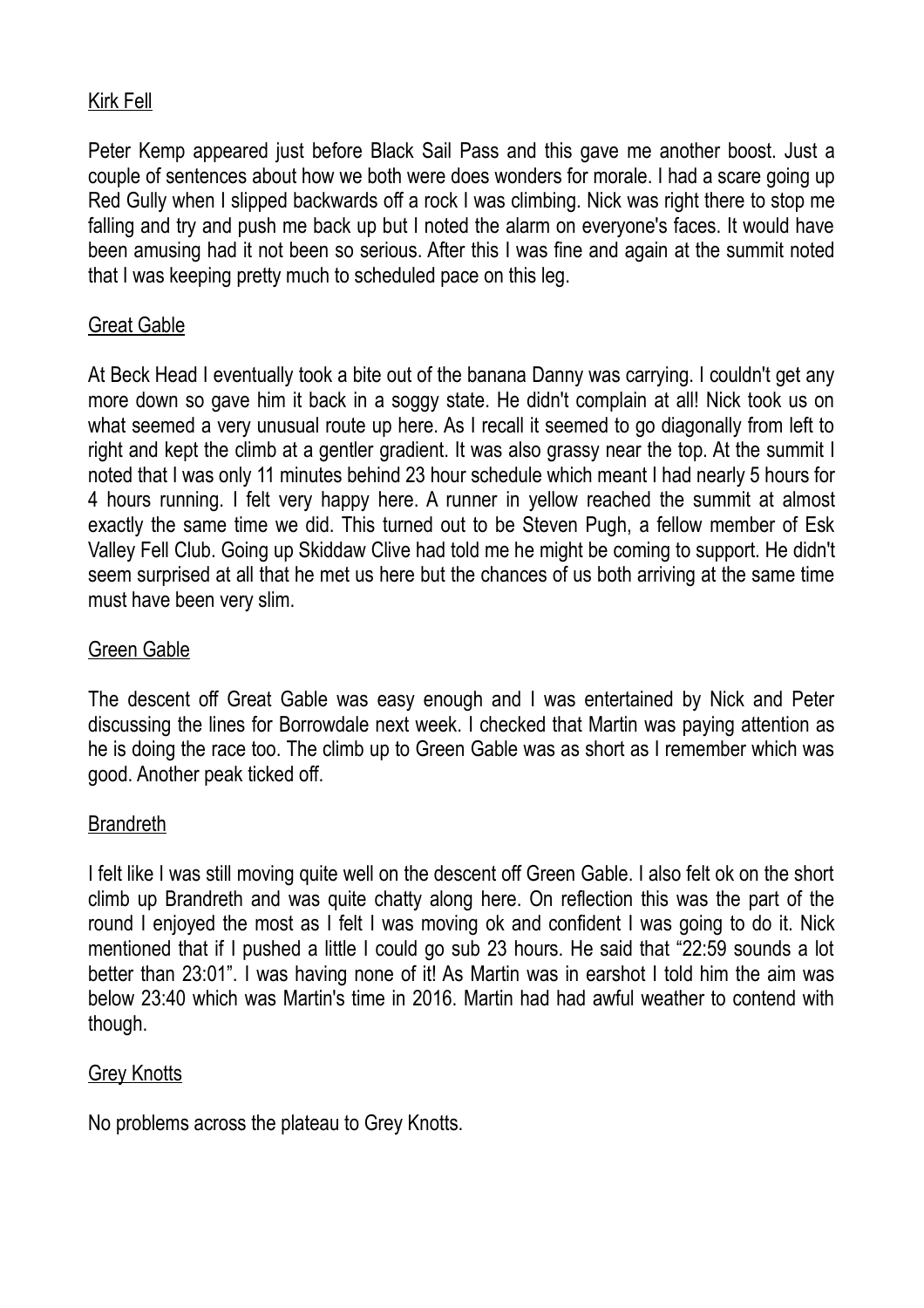### Honister Stop (8 minutes)

I was really happy here knowing I had nearly 4 hours for the last leg which meant I was almost certainly going to do it. Elaine also looked a lot happier after seeing the state of me at Wasdale. Nick had run ahead to put in my order of an ice cream. By the time I got there it had started to melt. Lucy had hold of it and it was dripping onto her fingers. It went down really well and I was considering asking for another one when Nick announced there was no point hanging around! Paul's Dad told me I looked a lot better than Paul did which raised my spirits even more! Peter asked me if I was changing into my road shoes at Little Town. I was really pleased with how delighted Nick and Peters' reaction was when I told them I didn't have any road shoes!!

This photo doesn't show it but I was actually very happy at Honister!

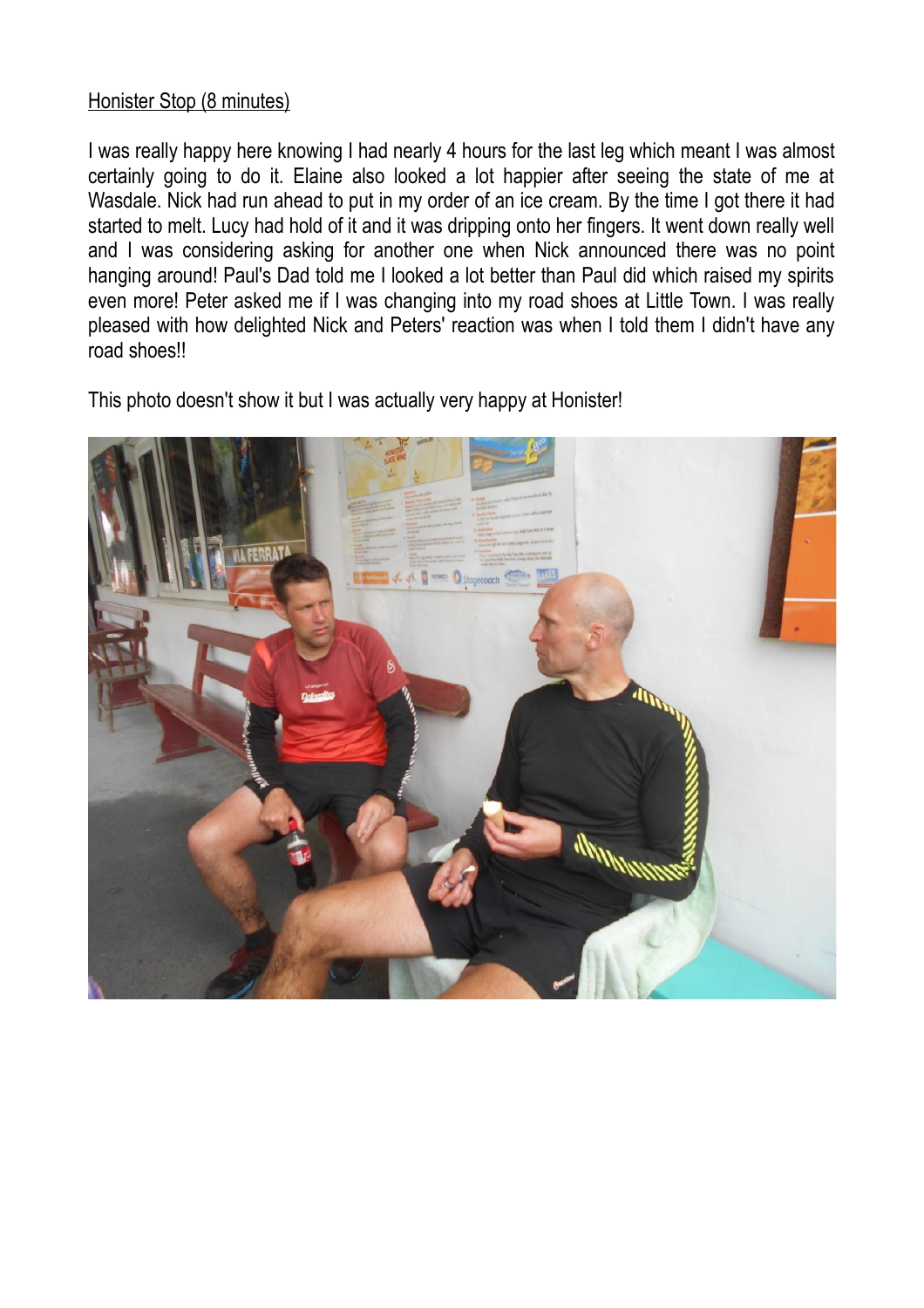## **Leg 5 (17:13 – 20:32)**

## Peaks – Dale Head, Hindscarth, Robinson

Runners - Mike Quinn, Nick Ray, Peter Kemp, Richard Clark & Matthew Clark (age 12)

### Dale Head

I was in no rush up here and took a lot longer than was really necessary. A walker, seeing that I looked a bit tired, asked me how many peaks this would be and I was delighted with the shock on her face when I told her forty. About half way up we met Hanne who was coming down. She came back up with me and updated us on Paul who was apparently going slower than I was and whose support team had struggled to get to Honister on time due to an accident on the road. Mark had decided to accompany him at short notice. I started to feel tired again up here and, on reflection, had mentally stopped at Honister. I had to get myself going again. Noting that I had taken nearly 10 minutes longer than I should got me motivated.

### **Hindscarth**

A nice short descent of which I remember Matthew racing past Peter followed by a walk to the summit. I noted with relief that I had done this leg on schedule and relaxed again. At the summit we could see some runners coming off Robinson which was Paul and his crew.

### Robinson

My feet started to hurt on this descent and I realised that my toes had gone numb. Matthew was clearly wanting to go a lot quicker than I could manage so I asked him to climb up to the skyline and check where the summit cairn was. He disappeared into the distance in no time. At the top of Robinson I raised both arms in triumph. All that remained was getting back to Keswick.

### Keswick

I stopped to take my shoes off as the soles of my feet were hurting and it felt like I had stones in them but there were none. I now know that I'd damaged the nerves in my feet and three months later both of my little toes are still numb. We took a direct line off Robinson where wild blueberries were growing. Nick, Rich and Matthew spent a while picking me a handful while I continued very slowly down the soft, tussocky grass. They were delicious.

I struggled to keep up a jog down the road but was walking strongly enough on the uphill parts. Peter wanted to go across some fields at Stair but I didn't know this route and wanted to stick with what I knew. He didn't seem very impressed but didn't complain. Just outside of Portinscale I started to feel sick. I stopped to try and be sick but could only retch. I had nothing inside of me and yet was struggling to eat or drink anything.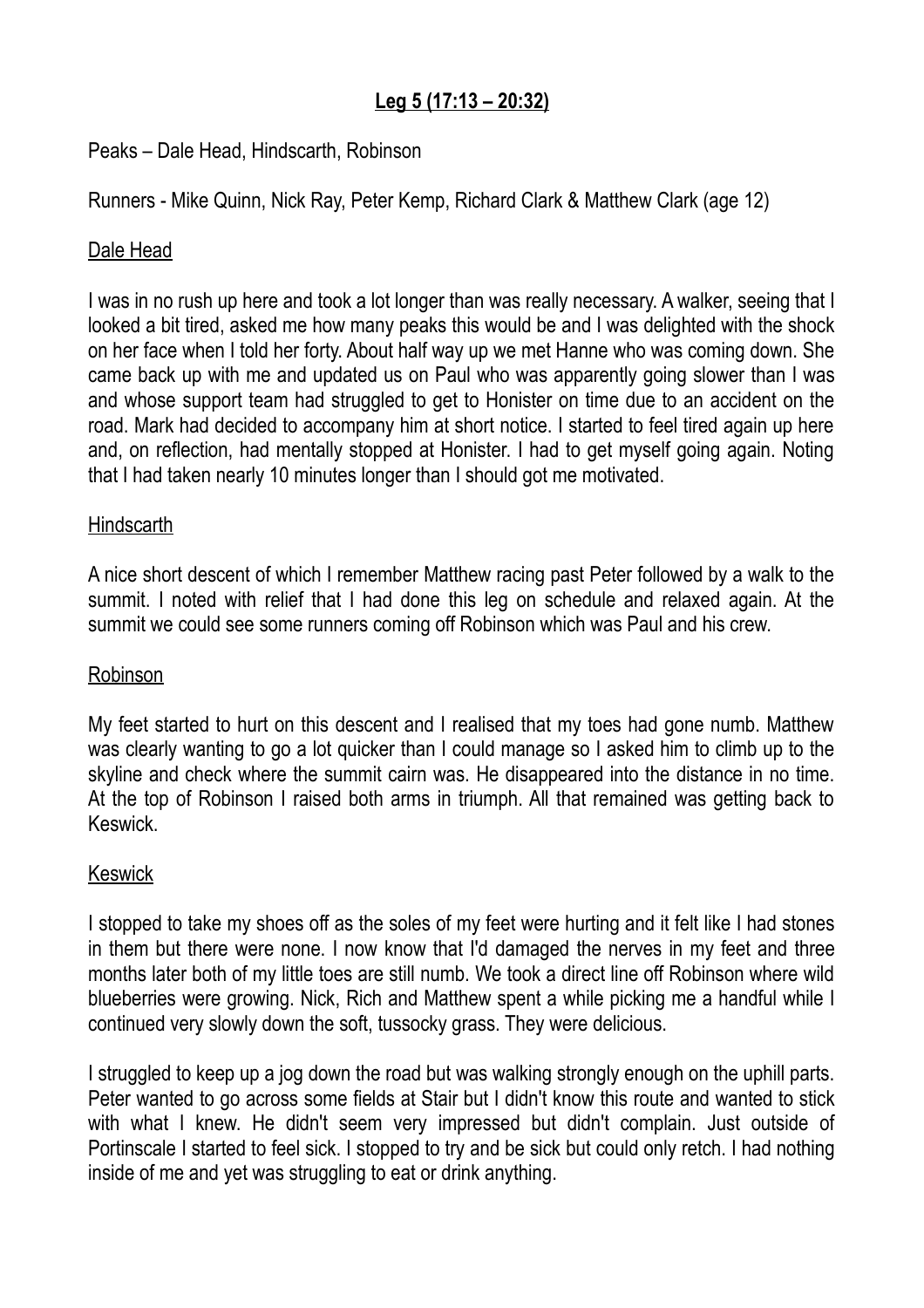On reaching the main road into Keswick I put my top back on and tried to jog down the street. I thought I was doing quite well until I noticed Gordon walking behind us and keeping up. I told him off for making me look bad! After the mini-roundabout I had a huge surge of adrenaline and ran (relatively) powerfully up to where Sophie was waiting to jog the last stretch with me. Lucy was supposed to be here too but she was waiting at the finish. I jogged up the final climb to the Moot Hall holding hands with Sophie. She asked me why we were going so slow so I tried to speed up. There were quite a lot of supporters waiting to cheer me in and a few other puzzled looking people wondering why they were cheering such a slow jogger. Lucy was at the Moot Hall and I gave her a hug before touching the door. I stopped my watch on 23:32 after posing for a photo.

I was close to tears as I suspected I might be. Elaine came and gave me a kiss. Nick said "Welcome to the club" and I gave my supporters hugs and hand shakes. Paul congratulated me then apologised for splitting up. I reassured him it was the right thing to do. He had finished in 22:52 and had a lot of clothes on by the time I had finished! We posed for more photos together with our daughters then I needed to sit down.

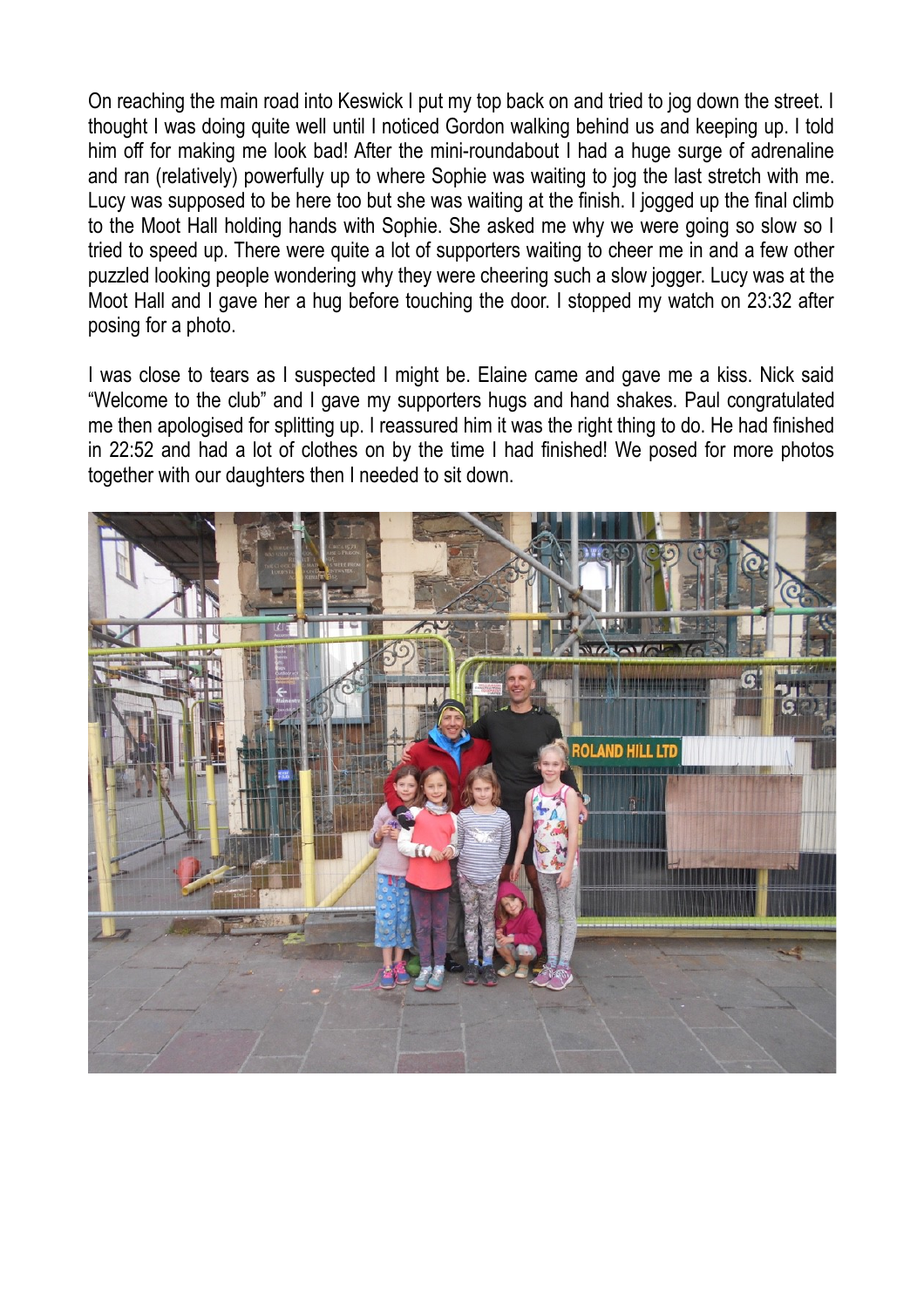### **Afterwards**

I suddenly felt really sleepy and was getting cold. I realised there was nowhere to change so got some warm clothes on my top half. I was alarmed at how quickly my body seemed to be shutting down. I knew I needed to eat but still felt sick. A couple of men, who I didn't know, congratulated me and told me that they had done the round previously and knew what I had been through. The tip of my tongue went numb and I was struggling to speak. I had to be virtually carried to the car! Good job I hadn't booked a restaurant for everyone which I had thought would have been a good idea. On the way back to Langdale Elaine had to stop the car so I could be sick. This wouldn't have been too bad apart from that it happened to be right in the middle of Ambleside so there were a few horrified onlookers!

I am indebted to many people for the success of my Bob Graham round. It would not have been possible without the amazing support from family and friends. So many people gave up their time to come and help me which is very humbling. In particular I need to thank Elaine, Sophie and Lucy who have been very patient with me in allowing me the time I needed to train for this and also their support on the day.

Here is a photo taken just after we set off showing just some of the many people who helped.